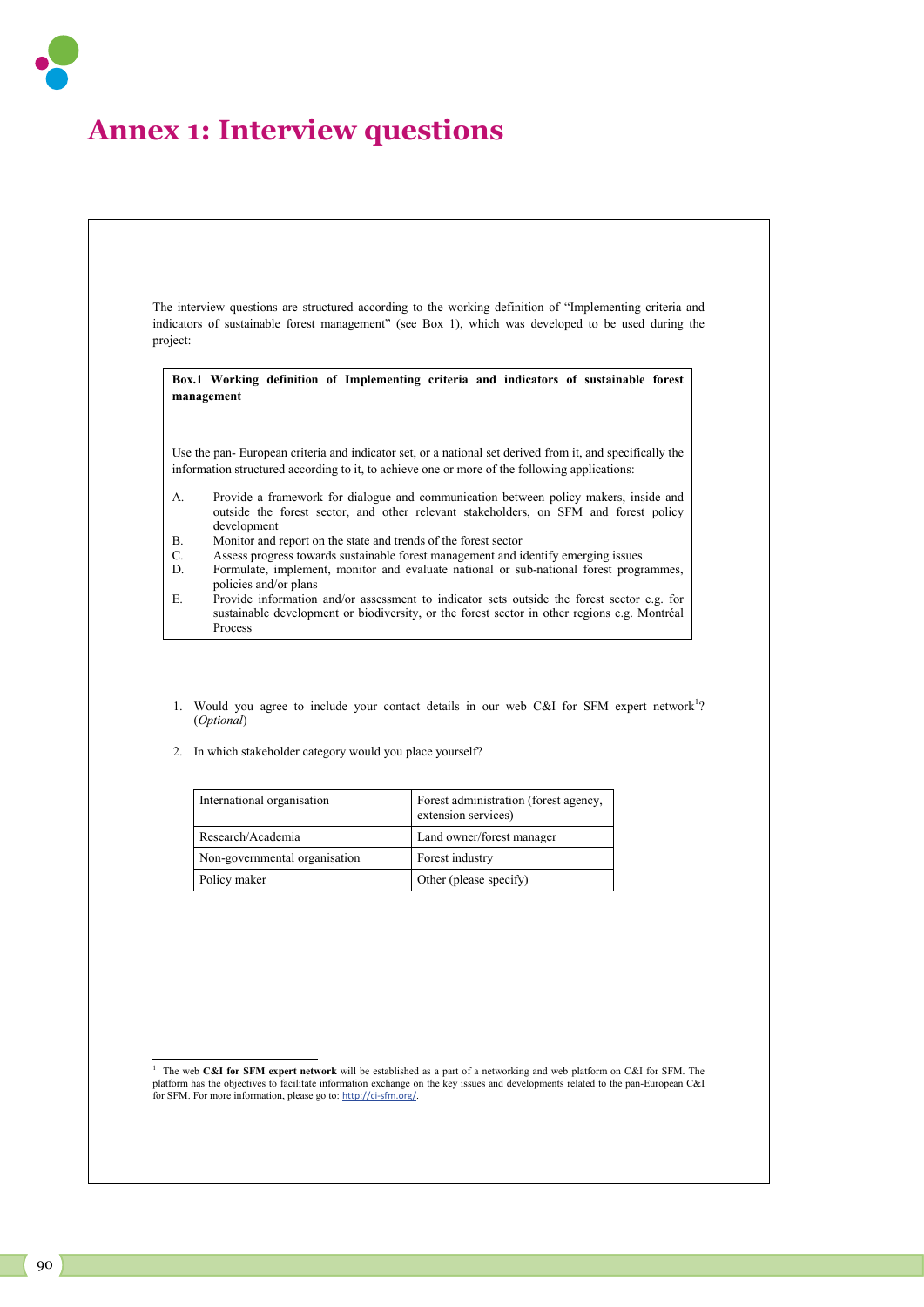



| The pan-European<br><b>C&amp;I</b> for SFM<br>applications | <b>Rating</b>       |               |              |       |
|------------------------------------------------------------|---------------------|---------------|--------------|-------|
| A                                                          | 1. Yes              | 2. rather Yes | 3. rather No | 4. No |
| B                                                          | 1. Yes              | 2. rather Yes | 3. rather No | 4. No |
| C                                                          | 1. Yes              | 2. rather Yes | 3. rather No | 4. No |
| D                                                          | Yes<br>$\mathbf{1}$ | 2. rather Yes | 3. rather No | 4. No |
| E                                                          | 1. Yes              | 2. rather Yes | 3. rather No | 4. No |

*\*To be considered useful, the C&I for SFM have to be relevant, valid, easily understandable, costeffective, and easy to measure.*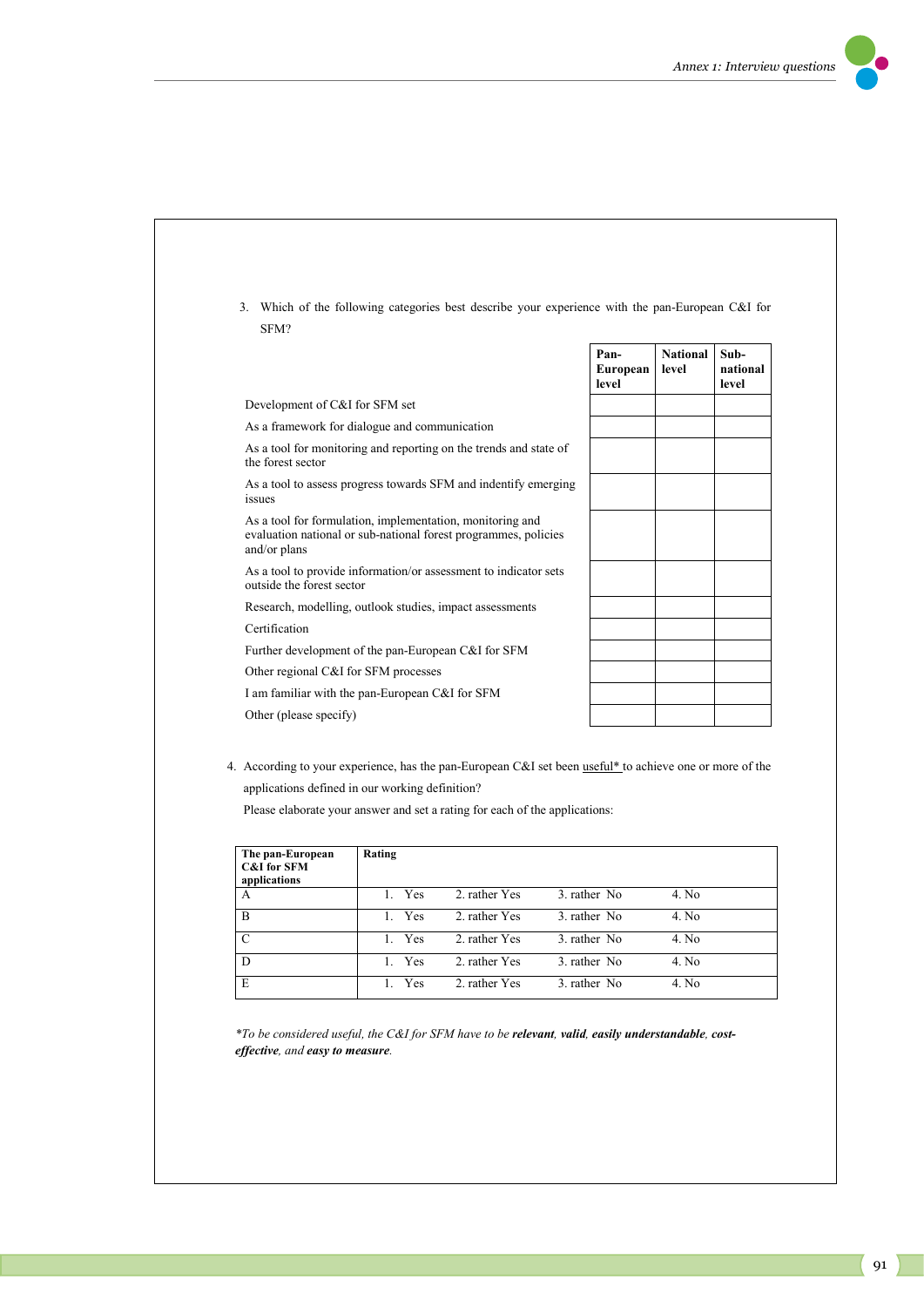

- A. Increased awareness and political commitment to SFM
- B. Stimulating/assisting discussions/negotiations about SFM
- C. Monitoring on the changes and trends of the forest sector
- D. Reporting on the changes and trends of the forest sector
- E. Assessing progress towards SFM
- F. Identification of emerging threats and weaknesses
- G. Decision-making processes
- H. National or sub-national forest policies, programmes and laws
- I. Indicator sets outside the forest sector e.g. for sustainable development or biodiversity, or the forest sector in other regions e.g. Montréal process
- J. Forest management practices at forest management unit level
- K. Strategic planning of public forestry organisations (orientation of activities)
- L. Public/stakeholder participation
- M. Research, modelling, outlook studies, impact assessments
- N. Other (please specify)
- 6. Can you think of any factors (supporting and/or hampering) that influence the implementation of the pan-European C&I for SFM at pan-European and/or national level? Please elaborate your answer in general and/or for one or more of the applications defined in our working definition.

| The pan-European<br><b>C&amp;I</b> for SFM<br><b>Applications</b> | Factor | Supporting $(+)/$ Hampering $(-)$ | Level (pan-European,<br>national,<br>sub-<br>or<br>national) |
|-------------------------------------------------------------------|--------|-----------------------------------|--------------------------------------------------------------|
| A                                                                 |        |                                   |                                                              |
| B                                                                 |        |                                   |                                                              |
| $\mathcal{C}$                                                     |        |                                   |                                                              |
| D                                                                 |        |                                   |                                                              |
| E                                                                 |        |                                   |                                                              |
| The pan-European<br>C&I for SFM in<br>general                     |        |                                   |                                                              |